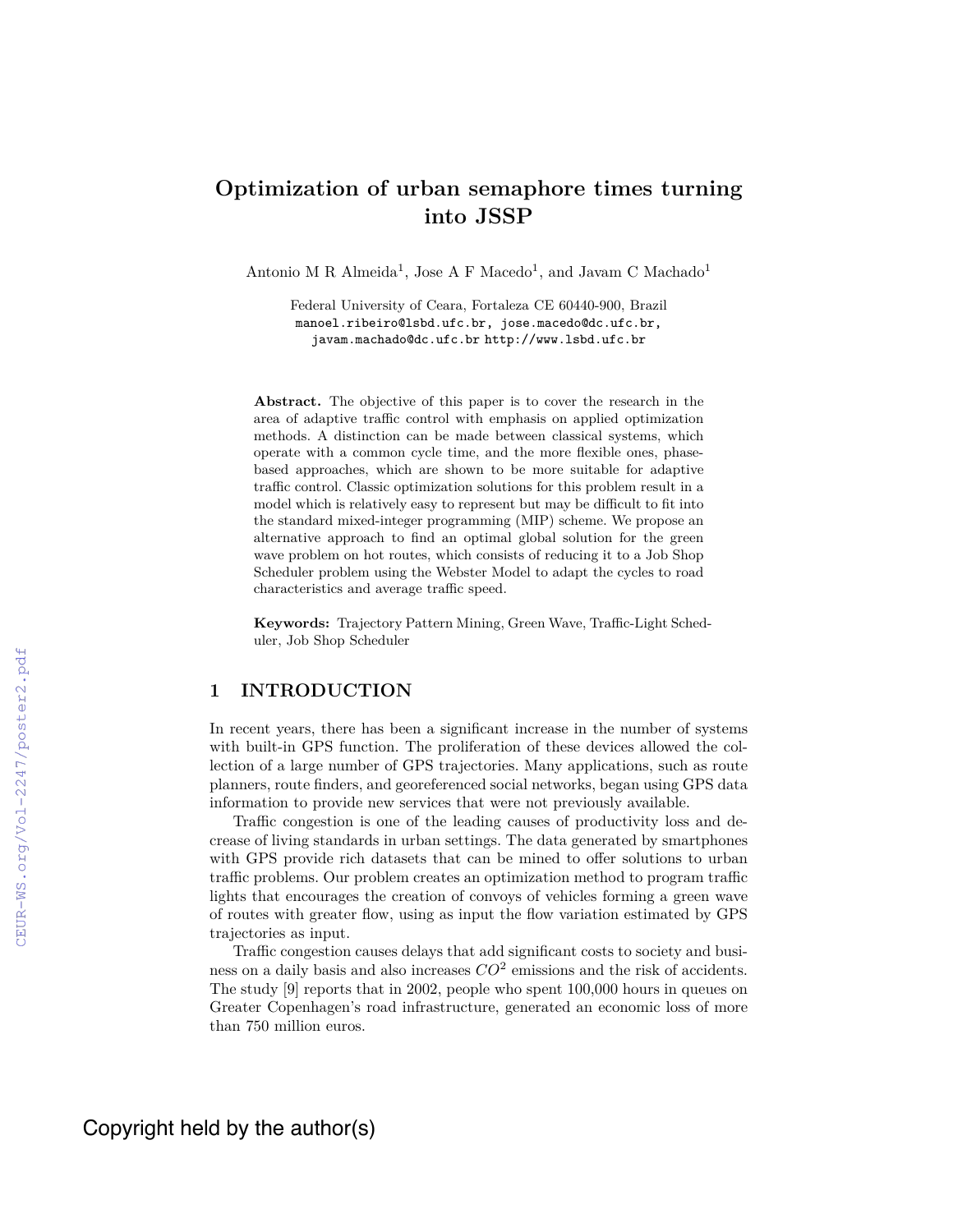In order to alleviate traffic congestion, there are basically two solutions: improving public transportation or expanding road infrastructure. In urban areas, the latter is often impossible due to residential areas adjacent to existing roads. A more subtle way to improve network performance is to make better use of existing roads, which can be achieved in part by proper configuration, optimization of traffic signal parameters, increasing the overall flow efficiency of vehicles and reducing losses.[19]

This paper is an extended version and clarify the novel scientific content presented in the manuscript GPS2GR [3] of the same authors.

# **2 BACKGROUND**

### **2.1 Green Wave Problem**

Mobility is one of the most significant concerns in the world's largest cities. Due to the growth vehicle fleet levels and the limitation of urban roads, It can be assumed that the vast majority of vehicles exceed the flowing capacity of large cities. Paper [6] studied the optimization of urban traffic using an Automaton cellular traffic model. This study demonstrates the effect of signal control strategies on vehicle traffic. In addition, it has shown that traffic controlled by traffic lights can be reduced to a simpler single-line problem.



**Fig. 1.** Example of a Green Wave in the road

Another study [18] investigated traffic flow controlled by traffic lights on a single track route using the ideal speed model. previous studies differ in the relationship between road capacity and the saturation limit. The [16] study described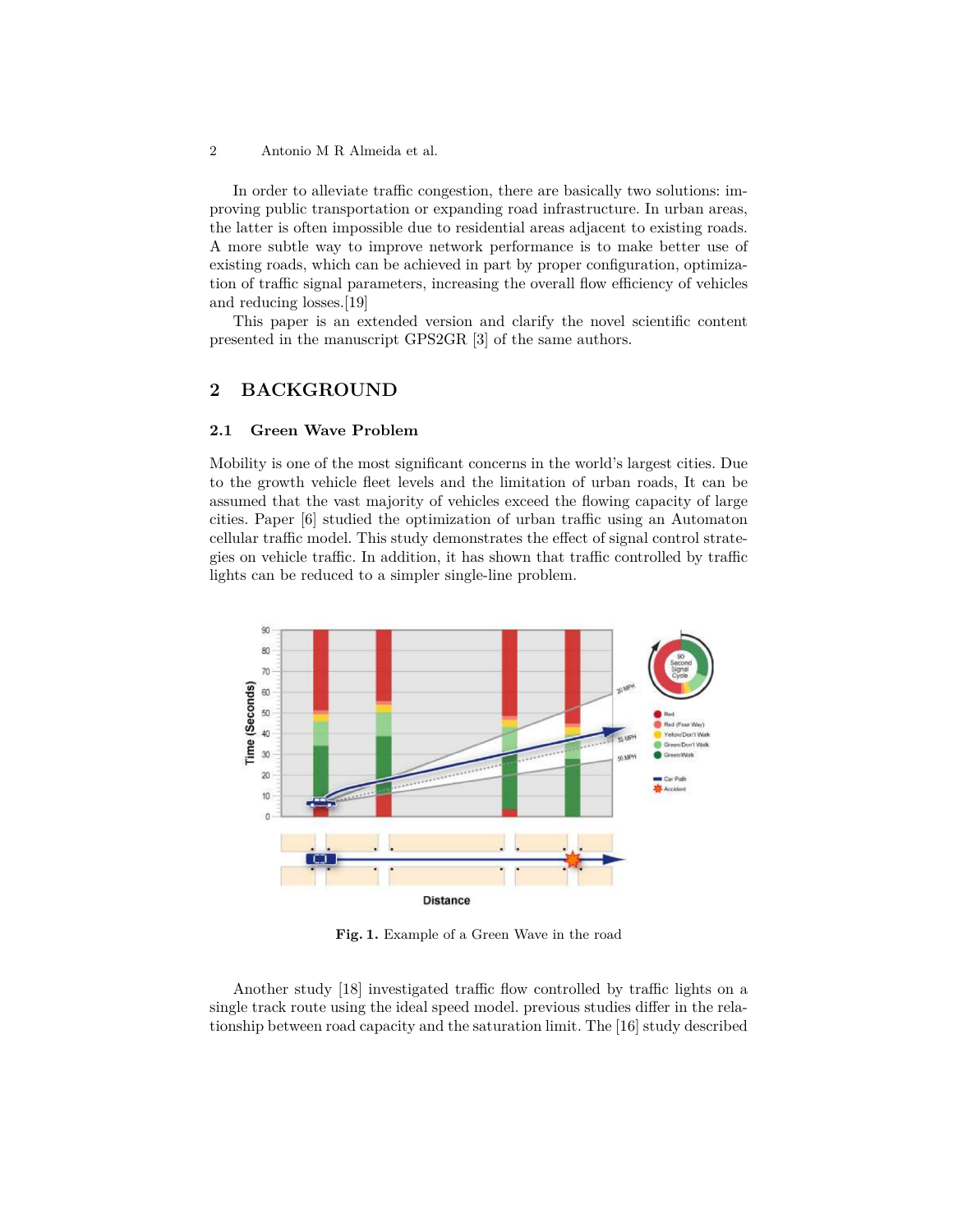vehicle traffic through a sequence of traffic lights on a highway and presented a dynamic model in which a vehicle is prevented from passing other vehicles.

Figure 1 has an illustration with an example of a graph with a vehicle in the space and time dimensions and the constraints for the green wave to occur. In this the vehicle must be maintained between a minimum and maximum average speed, thus maintaining the synchrony of displacement in the physical space of the track and the elapsed time

The definition of the problem consider the flow of vehicles passing through a finite series of traffic lights. Each vehicle moves at an average speed  $v$ , the path is not blocked by other vehicles and there are no non-synchronized traffic signals. We consider vehicle traffic in the one-dimensional network. It encourages the formation of vehicle trains through the orchestration of traffic lights where vehicles tend to travel together, all with the average speed of the *v* route. In synchronized strategy, all traffic lights change simultaneously from red to green, and vice versa over a fixed period of time. The sum of the times is called the cycle time.

In the green-wave strategy, the traffic light changes with a certain time delay t shifted between the semaphore phases of two successive intersections. The delay time is called the travel time. The change of traffic lights spreads backwards, like a green wave.

When a vehicle arrives at a traffic light and the light is red, the vehicle stops there. Then, when the traffic light changes from red to green, the vehicle moves on. On the other hand, when a vehicle reaches a traffic light and the light is green, it does not stop and keep moving without changing the speed (green wave).

#### **2.2 Systems for Offline Optimization**

**Definition 1** *(Hot Route) It is used to reveal the common behavior of a set of paths in a given time window. The hot route in this context is the sequence of adjacent edges that share the certain amount of traffic (minTraffic) defined as a parameter. [13]*

**Definition 2** *(Convoy) Grouping of vehicles in space-time following a common flow at the average track speed held together in a green-wave window.*

**Definition 3** *(Webster model) Study on semaphore times and formulas that defines a simplified model of relation between the traffic lights times. [20]*

**Definition 4** *(Green Route) Is a Green Wave over a Hot Route. Green Route has the advantage of optimizing the flow independent of the path that the flow follows in that time window.*

A lot of research has been done since the 1960s on offline traffic optimization systems. In order for the mathematical model to be solvable without an external evaluation tool, such as TRANSYT, it must contain functional constraints that relate, for example. the appropriate displacement for traffic lights along arterial parameters for the specific flow, such as the saturation flow rate and the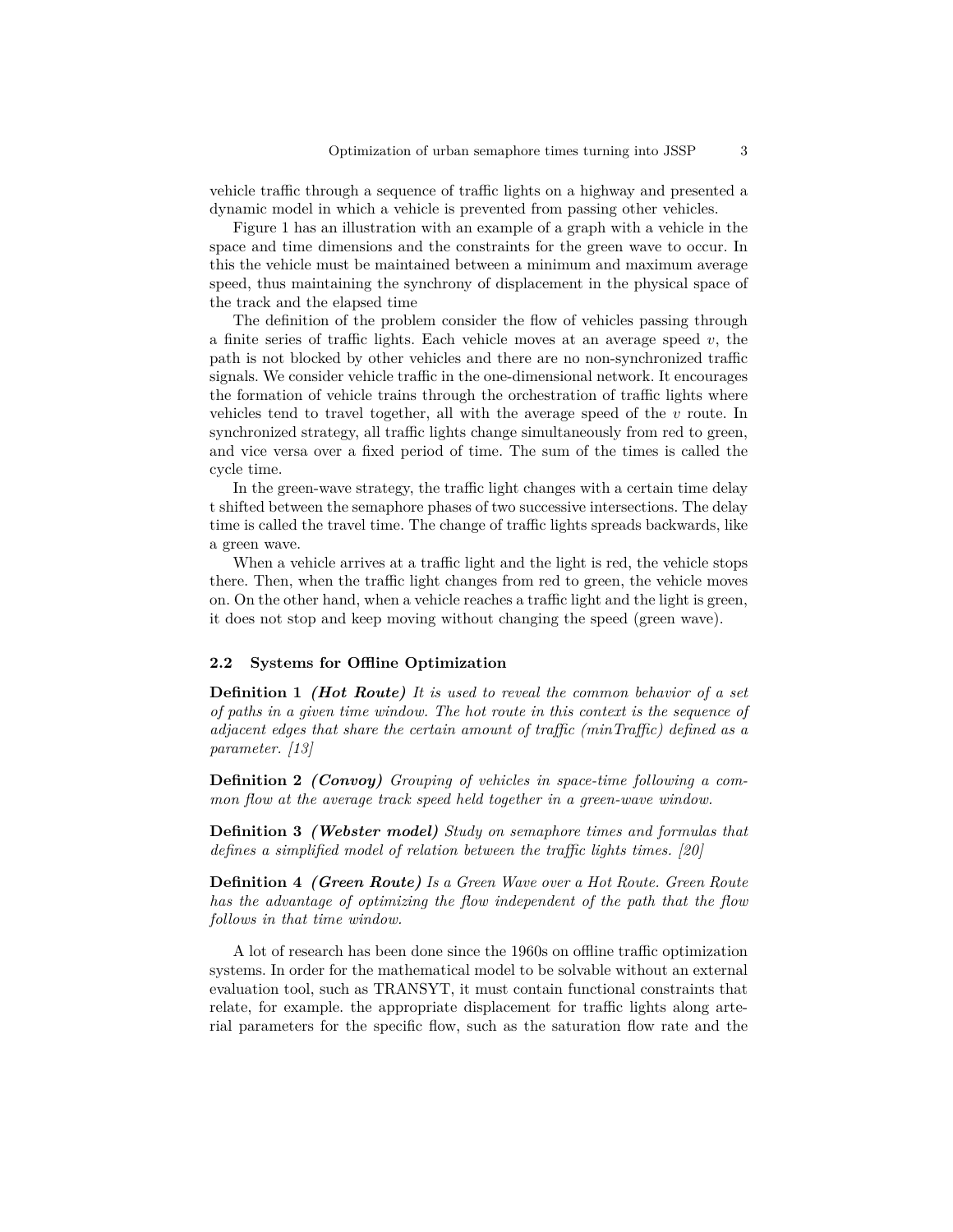vehicle convoy dispersion factor. Considering a typical optimization formulation involving a common cycle time, divisions and green compensations, even considering a discretization of time, the search space of a solution is very broad, especially when considering some form of simulation to obtain the target value. Systems that operate in this way are best suited for off-line use, because trial runs have resulted in very costly processes, typically of several hours, even for small networks.

# **2.3 Adaptive & Cooperative Systems**

The adaptive traffic control systems aim to coordinate the controlled intersections by signal, controlling a performance index that indicates an optimized solution, but possibly not optimal. They do this by dynamically adjusting cycle times, phase sequences, and green time according to both detected and predicted traffic, thus reacting to dynamic aspects of traffic that cannot be captured by the static optimization routines used to generate time-of-day plans. Here we cite three adaptive operating systems: RHODES [15], Phase-by-Phase [14] and DOGS [12]. These proposals offer solutions that converge at a time *t* to a minimum that can be local. Simplifications commonly used as standard cycle times may not be suitable for large networks.

### **2.4 Traffic density-based discovery of hot routes in road networks**

This work [13] proposes a new density-based algorithm named FlowScan. Instead of clustering the moving objects, road segments are clustered based on the density of common traffic they share.

# **2.5 The Job-Shop Scheduling Problem (JSSP)**

The problem Job-Shop Scheduling is classified in the literature as NP-Hard, that is, it is a problem for which there are no algorithms that solve it at polynomial time. It is a combinatorial optimization problem (Souza, 2001), which is an explicit or implicit enumeration of all possible alternatives to search for satisfactory solutions or the search for the optimal solution, depending on the class of the optimization algorithm used.

The optimization algorithms can be classified into two classes: mathematical models (search for optimal solution) and heuristics (search for approximation).

Since the problem of optimizing green waves on public roads is of NP-Hard complexity, the solutions have been adaptive methods [19] to find local solutions through trial and fee-feedback, similar to the methods of signal processing. In figure 2 it has a runtime Pi that corresponds in the original problem to the green time of the traffic light and a time to start Ti that corresponds to the time that the convoy will take to reach the traffic light.

Consider a set of *n* tasks (jobs) and a set of *m* machines, where each task is composed by a set of operations whose execution order is defined. For each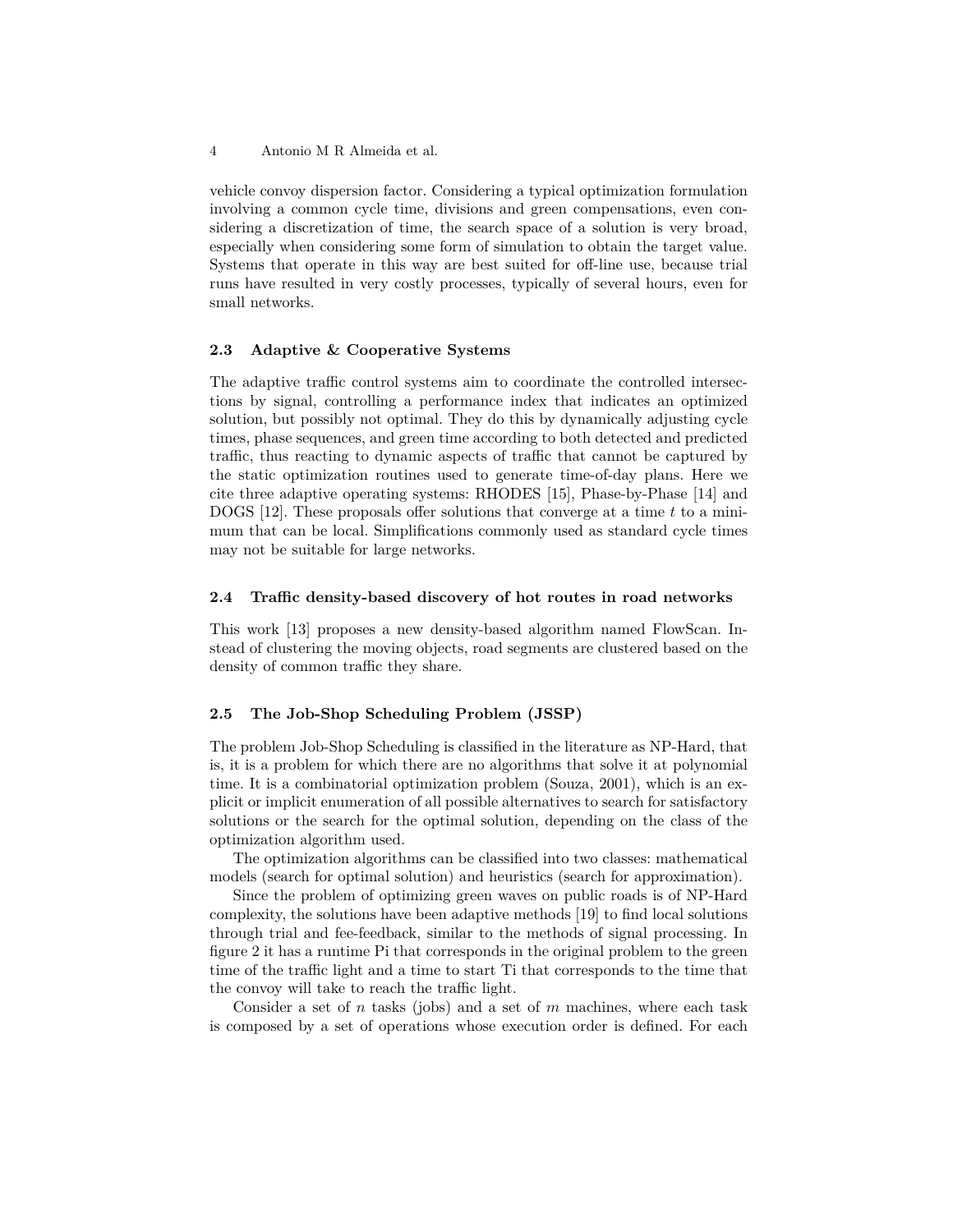

**Fig. 2.** Job Scheduler problem for green wave

operation, we want to know in which machine it must be executed and the necessary time for it to be completed. Each convoy becomes a task, which runs on multiple machines (traffic lights) synchronously.

- **–** A task cannot be assigned to the same machine twice.
- **–** There is no order of execution in relation to different task operations.
- **–** An operation cannot be interrupted.
- **–** Each machine can process only one task (operation) at a time.

The purpose of JSSP is to distribute tasks among machines so that the processing time necessary to finish executing all of them (also known as makespan) is as small as possible. In other words, we want to determine the sequence of machines that minimize the makespan.

In our approach, we made a reduction of the problem of the green wave to a problem of Job Scheduler where the traffic lights are the processors and the convoys of vehicles are the tasks.

### **2.6 Simulation of Urban MObility**

Simulation of Urban MObility (SUMO)[4] is an urban traffic microsimulation framework, including import modeling and demand generation components. SUMO helps to investigate various research topics such as route selection algorithms and traffic signal programming or vehicle communication simulation. Therefore, the framework is used in different projects to simulate automatic driving or traffic management strategies.

In our work, we use the SUMO traffic simulation mechanism to compare the base-line with constant traffic times, but optimized against the traffic-light times produced by the GR algorithm.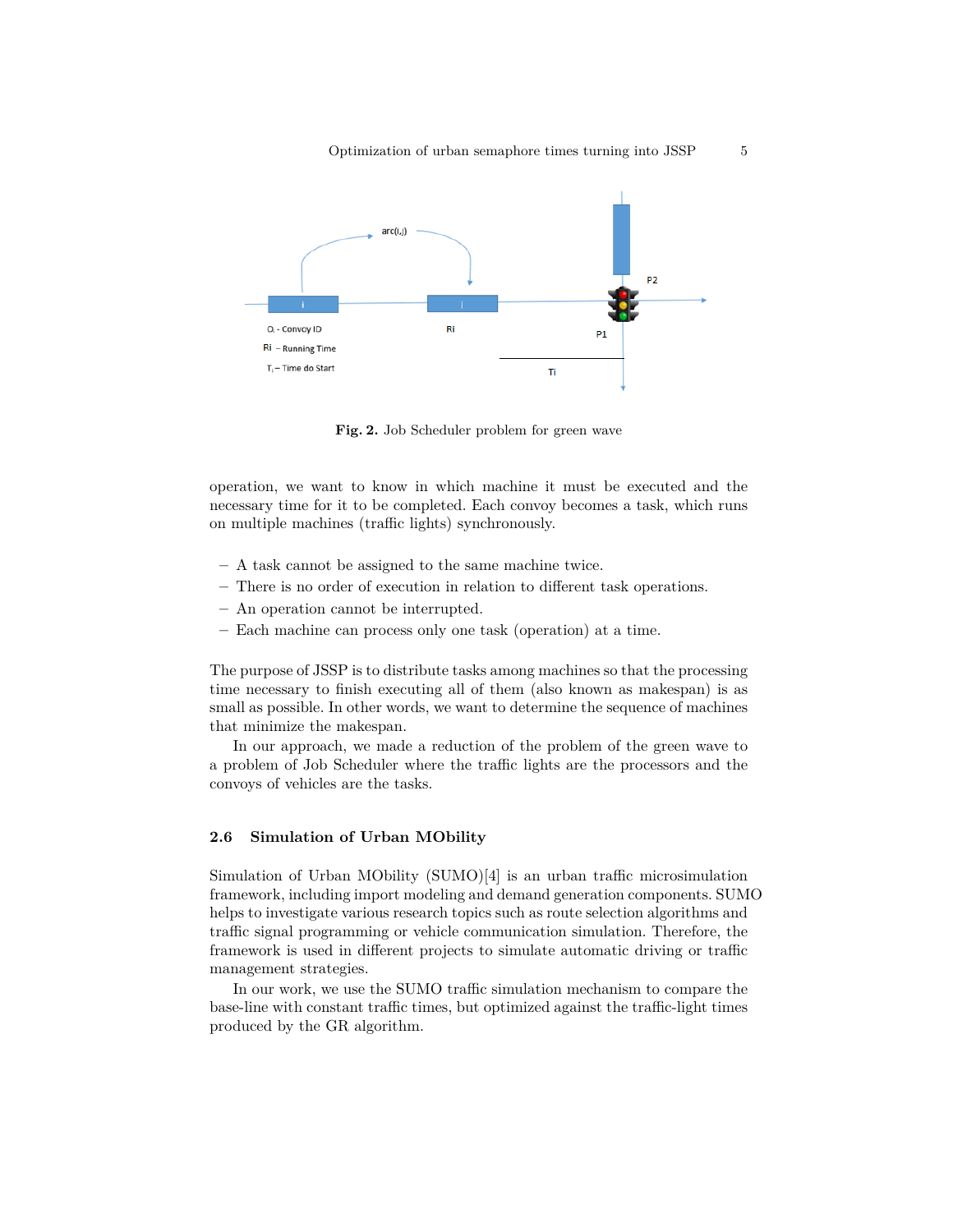# **3 METHODOLOGY**

Our approach provides a flow optimization solution on previously identified Hot Routes. We propose a method to optimize convoys of vehicles on hot routes. These clusters of vehicles will gain benefit from the green light exchange, when they are approaching an intersection. However, these convoys of vehicles need to have an average speed that matches the average speed of the hot route. We have concluded our approach by offering an alternative way to solve the optimization problem, reducing it to a job shop scheduler problem, and applying a branch & bound method to solve it.

In short, the proposed GR algorithm produces a green wave over predefined flows using combinatorial optimization approach to arrive at the best solution for an urban context.

# **3.1 Webster model**

| Variable | Definition          |
|----------|---------------------|
| $T_d$    | Drive reaction time |
| $T_u$    | Yellow time         |
| $T_{qr}$ | Global Red time     |
| $T_r$    | Red time            |
| $T_g$    | Green time          |
| $T_c$    | Cycle time          |
| $T_f$    | Clearance time      |

Table 1. Webster model for Traffic Lights

According to the Webster model in the table 1 for urban semaphores [20] , the yellow time of an isolated semaphore is given by the equation 1. For usual situations, we can consider the driver's reaction time  $T_d = 1s$  and an average deceleration given by  $a = 2.8m/s$ . Therefore, the yellow time depends on the velocity in the approaching pathway (V).

$$
T_y = T_d + \frac{V}{2a} \tag{1}
$$

For simplicity the standard defined in the table 2 is adopted for *Ty*.

The general red time  $T_{gr}$ , see table 3, of an approximation is a function of the following variables:

- **–** Velocity *V* of this approximation;
- **–** Width *L* of the track to be crossed (of the distance to be covered by the Vehicle within approach);
- **–** Vehicle *c* length;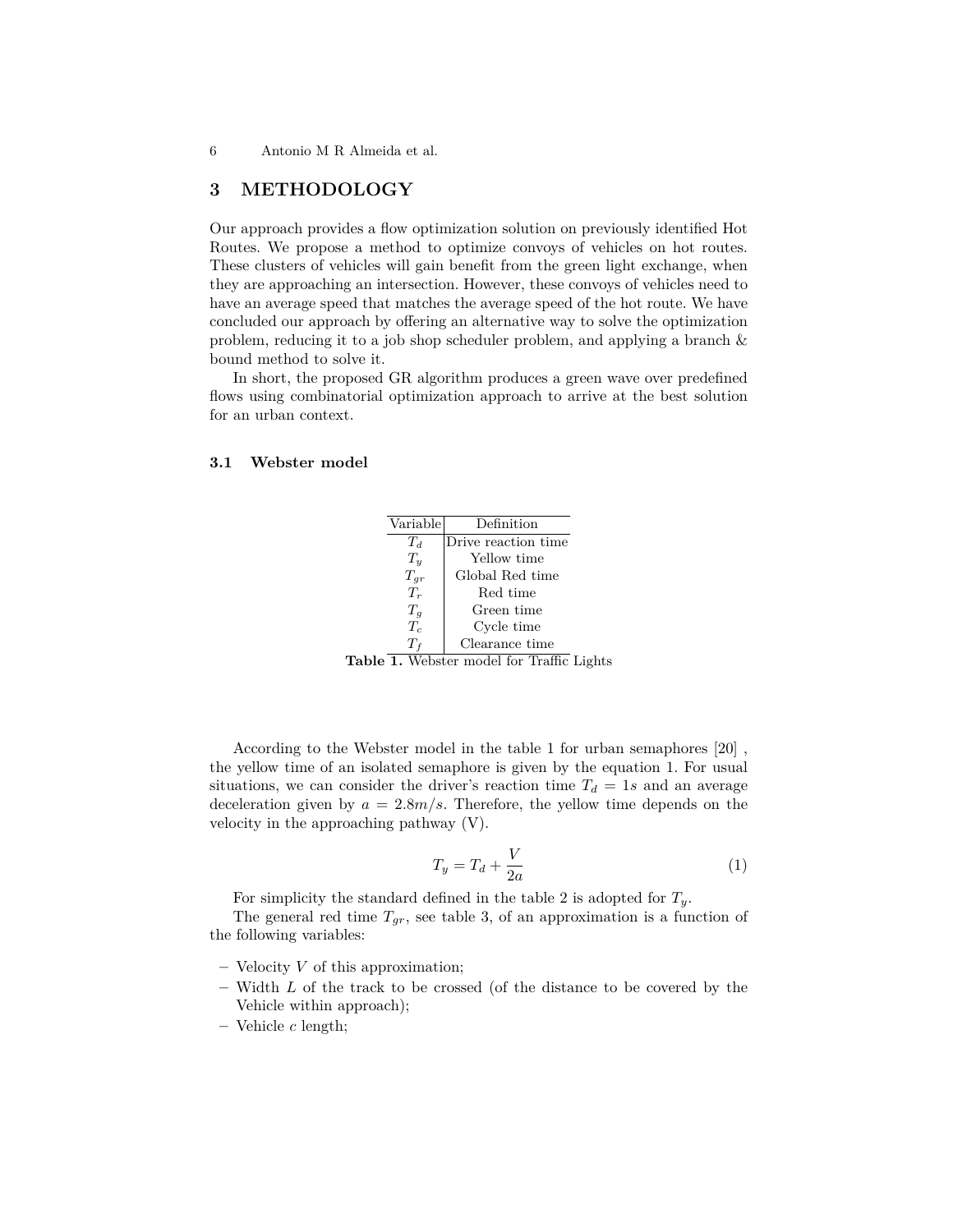Optimization of urban semaphore times turning into JSSP 7

| Approaching pathway $T_u$ |    |  |
|---------------------------|----|--|
| Street - $40Km/h$         | 3s |  |
| Avenue - $60Km/h$         | 4s |  |
| Expressway - $80Km/h$ 5s  |    |  |
| Table 2. Yellow time      |    |  |

**–** Clearance time *T<sup>f</sup>* (minimum time elapsed between the beginning of time of the transverse track and the moment of entry of a vehicle into Speed).

Considering the usual situations, the following parameters were adopted:

- **–** Secondary roads (streets) with a maximum width of 9 m, and speed of 40  $km / h$
- **–** Preferred routes (avenues) up to 30 m wide, and speed 60 km / h;
- **–** Vehicle of 5 m;
- $-$  Clearance time  $T_f = 1.2s$ .

| Approaching pathway | Way to be crossed                          | $I_{qr}$ |
|---------------------|--------------------------------------------|----------|
| Any                 | Street                                     | 0s       |
| Street              | Avenue                                     | 2s       |
| Avenue              | Avenue                                     | 1.s      |
| Expressway          | Expressway or Avenue $0.4s \rightarrow 1s$ |          |
|                     | $\bigcap$ 1  1                             |          |

**Table 3.** General red time

According to Webster's model, we must adopt sub-multiple cycles of time or programming period, to enable any change of plans without cutting abruptly the time of green current, never adopt  $T_c$  less than 30 s and only in special cases accept  $T_c$  greater than 120 s

$$
T_c = T_g + T_y + T_r + T_{gr}, 30 \le T_c \le 120
$$
\n<sup>(2)</sup>

The concept of minimum green time *Tg*−*min* is associated with the concept of time-wasted of the Webster model and must be respected under the penalty of causing major traffic jams. In table 4, the usual values of *Tg*−*min* are shown:

To define the percentage of the cycle that corresponds to green, we adopted a proportion of traffic volume between the approach path and the secondary pathway, that is, where  $F_a$  is the approach path flow and  $F_b$  the secondary path flow, then

$$
T_g = T_c - T_y - T_{gr} * T_a / (T_a + T_b)
$$
\n(3)

$$
T_c = T_r + T_y + T_{gr} + T_g \tag{4}
$$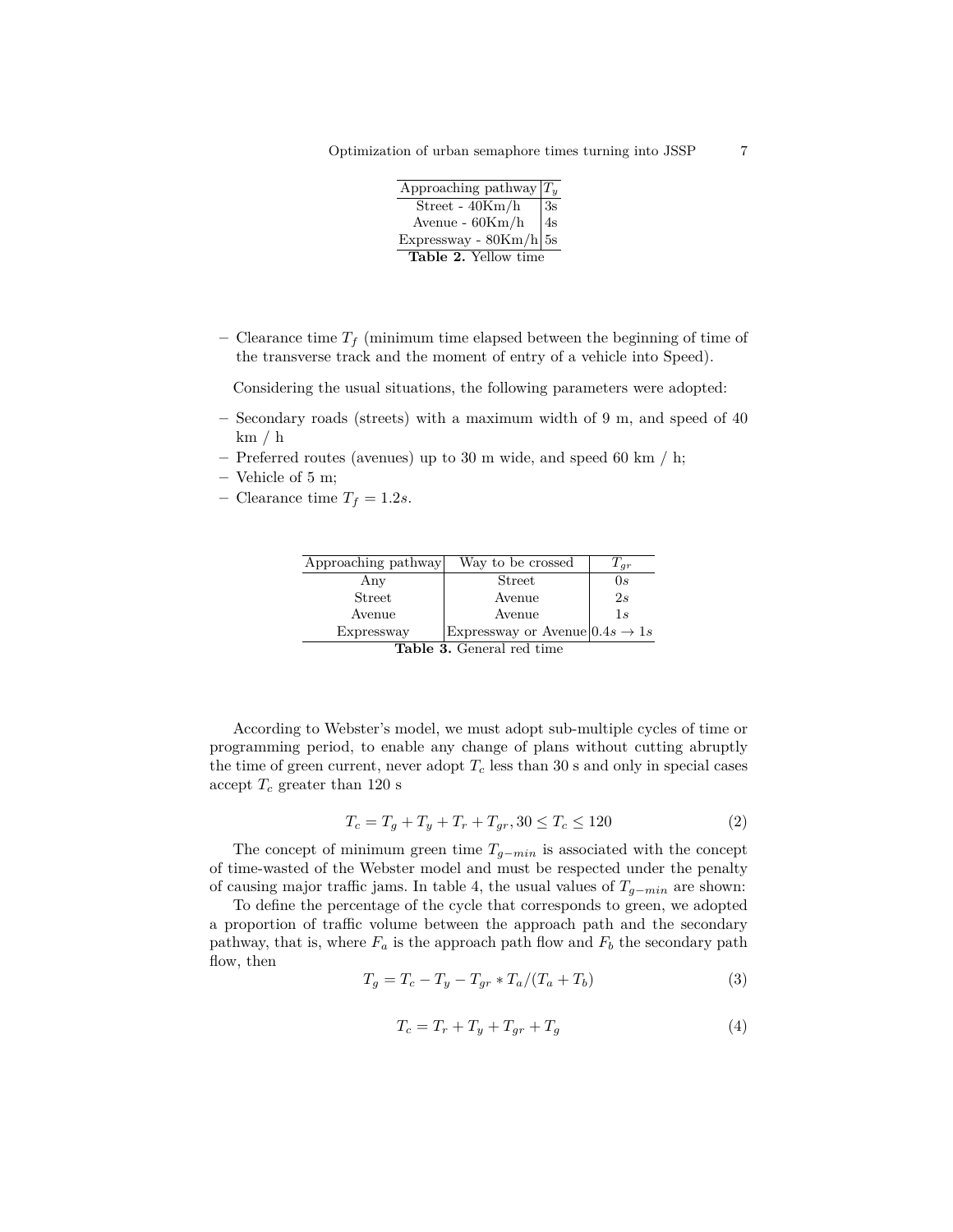|                       | Approaching pathway minimum green time $T_{q-min}$ |
|-----------------------|----------------------------------------------------|
| Street - $40Km/h$     | 12s                                                |
| Avenue - $60Km/h$     | 15s                                                |
| Expressway - $80Km/h$ | 17s                                                |
|                       |                                                    |

**Table 4.** Minimum green time

### **3.2 Implementation of Green Route**

The classic problem of optimizing [19] the semaphore scheduler to produce a green wave effect on a path is represented by the following mathematical model, see notation in table 5:

$$
\min \quad TT(\Psi, q^*(\Psi)) = \sum_{l=1}^{L} q_l \cdot t_j(\Psi, q^*(\Psi))
$$
\n
$$
subject \quad to: C_{min,n} \le C_n \le C_{max,n},
$$
\n
$$
0 \le \theta_n \le C_n - 1 \quad \forall_n,
$$
\n
$$
\phi_{min, np} \le \phi_{np} \le \phi_{max, np} \quad \forall_{n, p},
$$
\n
$$
C_n = \sum_{p=1}^{P_n} (\phi_{np} + I_{np}) \quad \forall_n
$$
\n(5)

|                                   | $n \in \{1, , N\}$ Intersection indexes                                                             |
|-----------------------------------|-----------------------------------------------------------------------------------------------------|
|                                   | $p \in \{1, , P_n\}$ Indexes of phases at intersection n                                            |
|                                   | $\Psi$ A set of signal timing setting                                                               |
|                                   | $C_n$ Cycle time for intersection n                                                                 |
|                                   | $\theta_n$ Offset of intersection n                                                                 |
|                                   | $\phi_{np}$ Phase p green time for intersection n                                                   |
|                                   | $I_{np}$ interstage (lost) time from the end of phase p until the next                              |
| $l \in \{1, , P_n\}$ Link indexes |                                                                                                     |
|                                   | $q_l \in \mathbf{q} * (\mathbf{\Psi})$ User equilibrium link flow given signal timing parameters    |
|                                   | $t_l(\Psi, \mathbf{q} * (\Psi))$ Travel time on link l considering signal timings and user response |

**Table 5.** Notation for the traffic signal and network model

We propose an optimized method that reduces the green-wave problem to the Job-shop scheduler problem, allowing the use of Branch and Bound solver [10] to find an optimal solution to the original problem.

We generate convoys on the hot routes and look for an optimal solution for these convoys to travel on hot routes without colliding. Inspired by the work [11] we propose the formation of virtual convoys of vehicles on a hot route,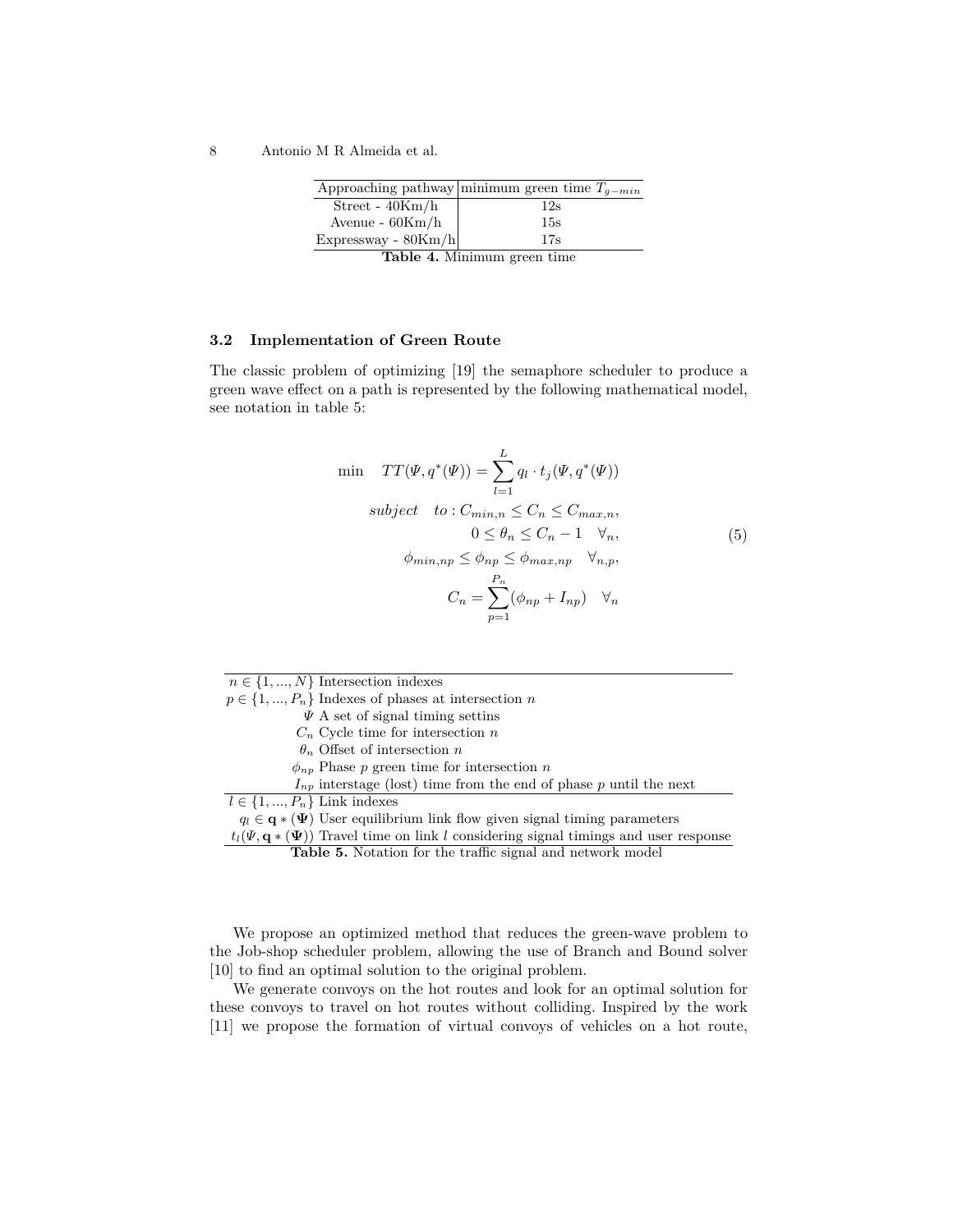optimizing the displacement of these convoys along the hot route. With this model the sequence of block subsections traversed by a convoy are viewed as a set of machines in a job shop scheduling problem, where convoys correspond to jobs. The traversing of a block subsection by a convoy is called an operation *o<sup>i</sup>* , and requires a running time *p<sup>i</sup>* . [8]

#### **3.3 Reduction of the green wave problem to Job-shop scheduler**

Consider the following transformations from the original semaphore optimization problem to a JSSP:

- **–** Traffic lights are mapped to the processors
- **–** Convoys are formed to replicate the Webster cycle on the Hot Route
- **–** Convoys are mapped to the Jobs
- **–** Green time is the job run time
- **–** Webster model are problem constraints
- **–** We will use the branch and bound method to find an optimal solution that minimizes makespan
- **–** The solution generates a set of Jobs that can execute without conflicts in the processors, that is, a set of convoys of vehicles that travel at the average speed of the route and are able to pass in all the open semaphores

In this way the JSSP variables are:

- $-$  **Job-shop** $(J_m)$ : In a job shop with *m* machines (traffic lights), each job represents a car convoy that has a particular and predetermined route to follow (hot route)
- $-$  **Processing time**  $(p_{ij})$ : The  $p_{ij}$  represents the processing time of the Job *j* on machine *i*.
- **– Makespan (***Cmax***)**: The makespan (manufacturing time), defined as Max  $(C_1, ..., C_n)$ , the end time of the last job leaves the system. A minimum manufacturing time usually implies maximum use of the machine (s).

### **3.4 Implementation details**

The whole implementation was done in  $C#$  language, because some of the baseline algorithms were originally written in this language. The implemented code is available in the GitHub repository. [2]. The input of GR algorithm are Route Routes and Map (OSM) and the output is the traffic light scheduller (XML).

# **4 SIMULATION RESULTS**

### **4.1 Input data**

For testing purposes, we used real trajectory data extracted from Taxi Simples, a taxi company based in Fortaleza, Brazil. [5] This dataset had a very high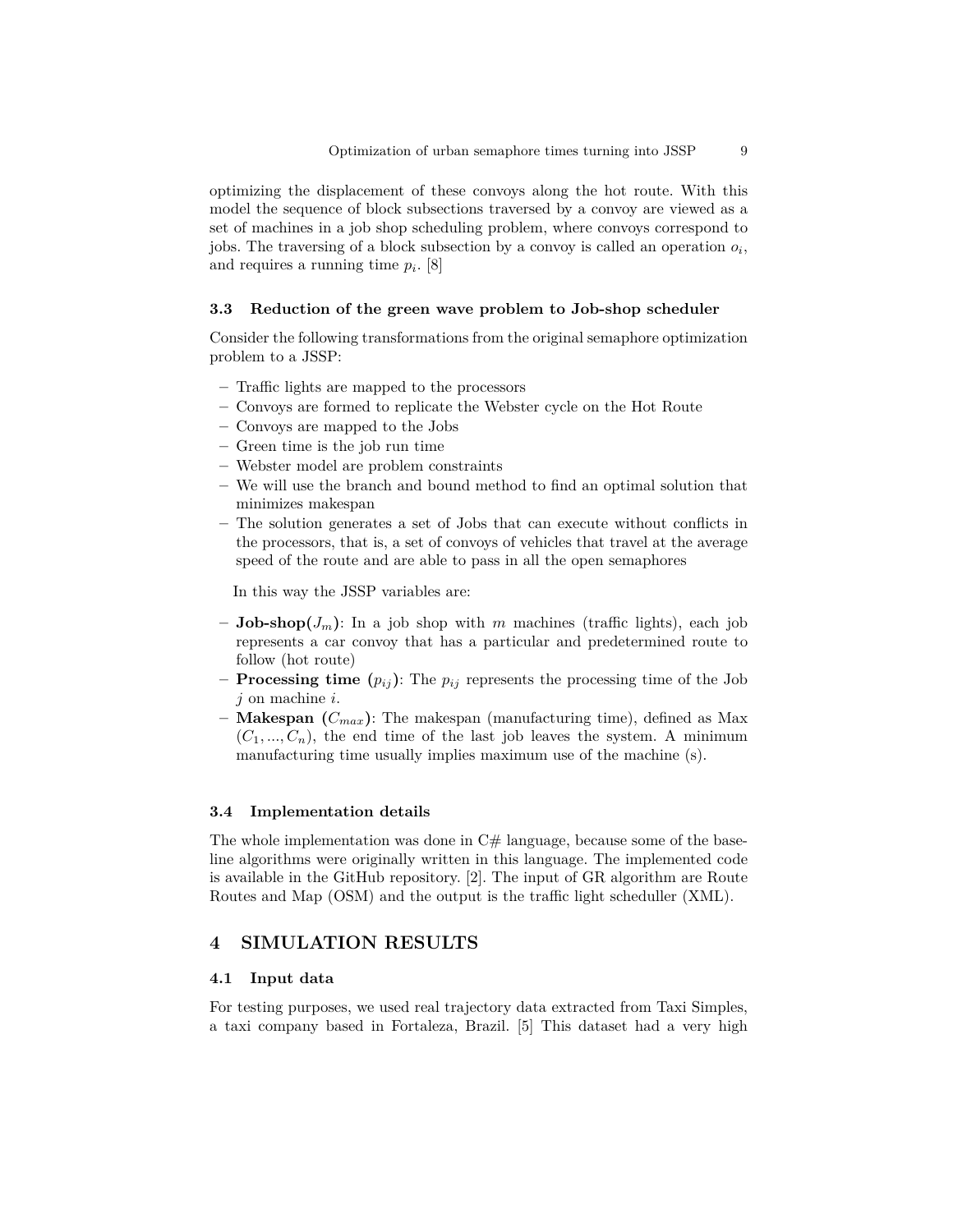# **ALGORITHM 1:** GR - Green Way over Hot Route

**Input:** *R*[] set of trajectories with flow annotation **Output:** S set of scheduler for all traffic light 1  $Processors \leftarrow \{\};$  $2 \text{ Jobs} \leftarrow \{\};$ **3**  $w$  ←WebsterModel(R[]); **4**  $w \cdot \text{greentime} \leftarrow w \cdot \text{unique} \cdot \text{time};$ **5** (w.greentime++  $\leq$  w.maxgreentime)  $Processors \leftarrow DTL(R[], w);$  $\mathbf{6}$  *Jobs*  $\leftarrow \text{MC}(R[\,, w);$ **<sup>7</sup>** *s* ←JSSP.Solver(Processors, Jobs); **<sup>8</sup> if** *s!= null* **then <sup>9</sup>** break; **<sup>10</sup> end** /\* repeats by increasing the green time, in search of a solution \*/ **<sup>11</sup> return** *s*; /\* *s* variable contains an optimal solution \*/

# **ALGORITHM 2:** MC-MakeConvoys

**Input:** *R*[] set of trajectories with flow annotation **Input:** w Webster model variables **Output:** Jobs list of tasks (convoys)  $Convoys \leftarrow \{\};$  $ConvoysSize \leftarrow w.getTotalTime Route() / w.CycleTime;$  **while**  $n \neq ConvoysSize$  **do**   $\vert \quad c \leftarrow new Convoy();$  *c.hotRoute*  $\leftarrow$  *this*;  $\vert$  *c.processingTime*  $\leftarrow$  *w.GreenTime*; *c.timeInHotRoute* ← *w.CycleT ime*; *Convoys.add*(*c*); **<sup>9</sup> end return** *Convoys*;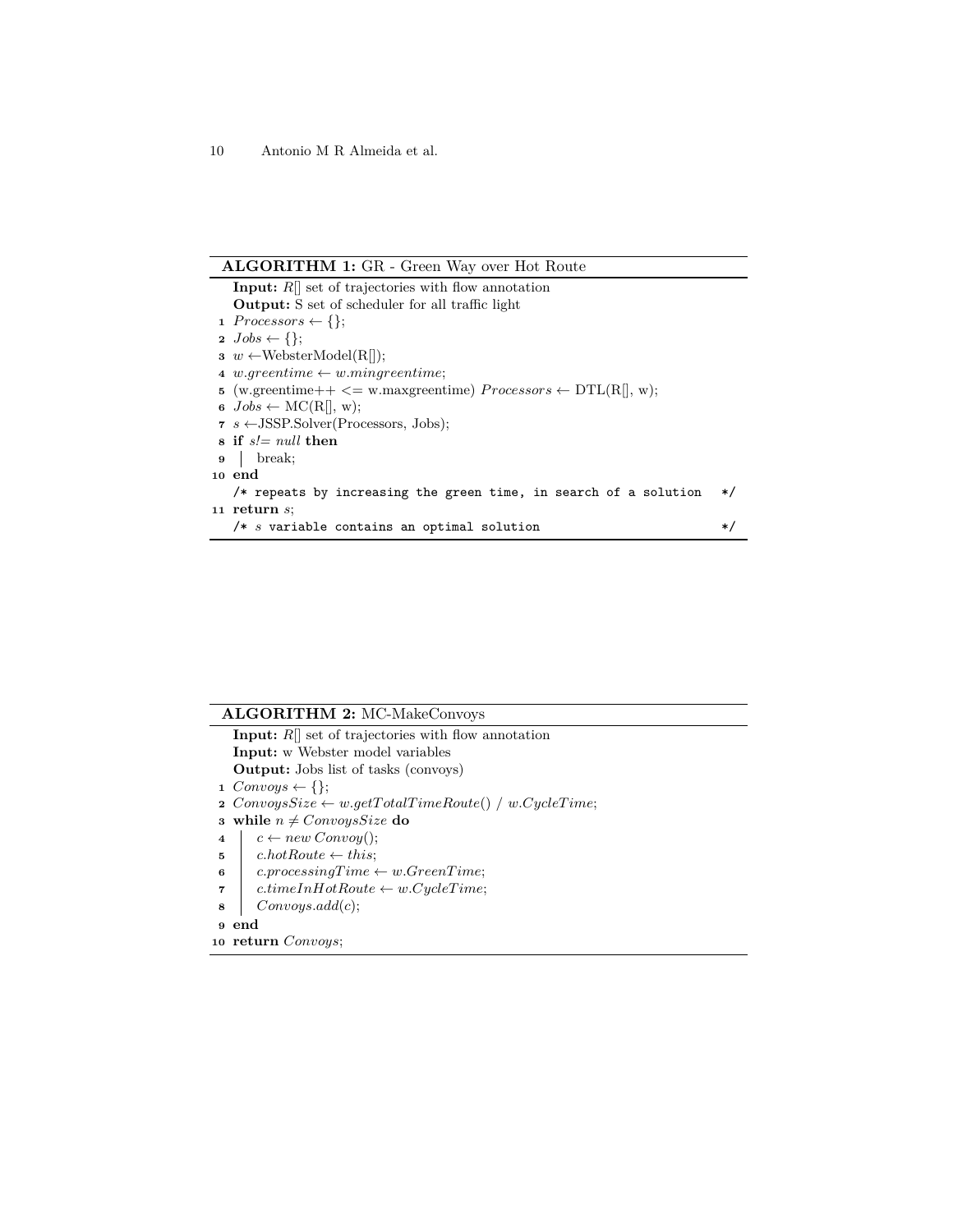# **ALGORITHM 3:** DTL-DiscoveryTrafficLights

|              | <b>Input:</b> $R$ set of trajectories with flow annotation |  |  |  |
|--------------|------------------------------------------------------------|--|--|--|
|              | <b>Input:</b> w Webster model variables                    |  |  |  |
|              | <b>Output:</b> Jobs list of processors (traffic lights)    |  |  |  |
| $\mathbf{1}$ | $Processors \leftarrow \{\};$                              |  |  |  |
| $\mathbf{2}$ | for each $s \leftarrow R$ . Segments do                    |  |  |  |
| 3            | foreach $n \leftarrow s. Nodes$ do                         |  |  |  |
| 4            | $Found\leftarrow True:$                                    |  |  |  |
| 5            | if <i>n.</i> TrafficSignal $==$ True then                  |  |  |  |
| 6            | $t \leftarrow new \, Processor(n.Id);$                     |  |  |  |
| 7            | foreach $p \leftarrow Processors$ do                       |  |  |  |
| 8            | $Result \leftarrow checkIfProcessorClosec(b, t);$          |  |  |  |
| 9            | if t.Id $\neq$ p.Id $\land$ Result $>$ 30 then             |  |  |  |
| 10           | $Found \leftarrow False;$                                  |  |  |  |
| 11           | end                                                        |  |  |  |
| 12           | end                                                        |  |  |  |
| 13           | if <i>!Found</i> then                                      |  |  |  |
| 14           | $p \leftarrow new \, Processor();$                         |  |  |  |
| 15           | $Processors \leftarrow p;$                                 |  |  |  |
| 16           | end                                                        |  |  |  |
| 17           | end                                                        |  |  |  |
| 18           | end                                                        |  |  |  |
|              | 19 end                                                     |  |  |  |

frequency sampling rate, but was filtered down to reflect one with a low-sampling character. Maps in OSM XML format were obtained from OpenStreetMap and then parsed into a road network-like graph data structure using an XML parser written in  $C# [22,1]$ . The dataset used has collected data paths in the period between 11/14/2015 and 09/05/2016, containing 22,791,003 GPS points.

# **4.2 Experiments Setup**

For the experiments, we used a Intel (R) Core (TM)  $i7-4770S$  CPU  $@3.10GHz$ with 16GB RAM memory, 256KB Cache L1, 1.0 MB Cache L2 and 8.0 MB Cache L3.

The trajectory data of the Taxi [5] were downloaded and unzipped, and the day 6/5/2016 was randomly chosen to perform the experiments of this article, which alone contains 749,049 GPS trajectory points. The format of the files was converted from CSV to GPX, and the city map of Fortaleza was downloaded from the website Open Street Map [17].

To demonstrate the effectiveness of our algorithms, we perform the sequence of the following steps on the raw data of GPS trajectories in the city of Fortaleza.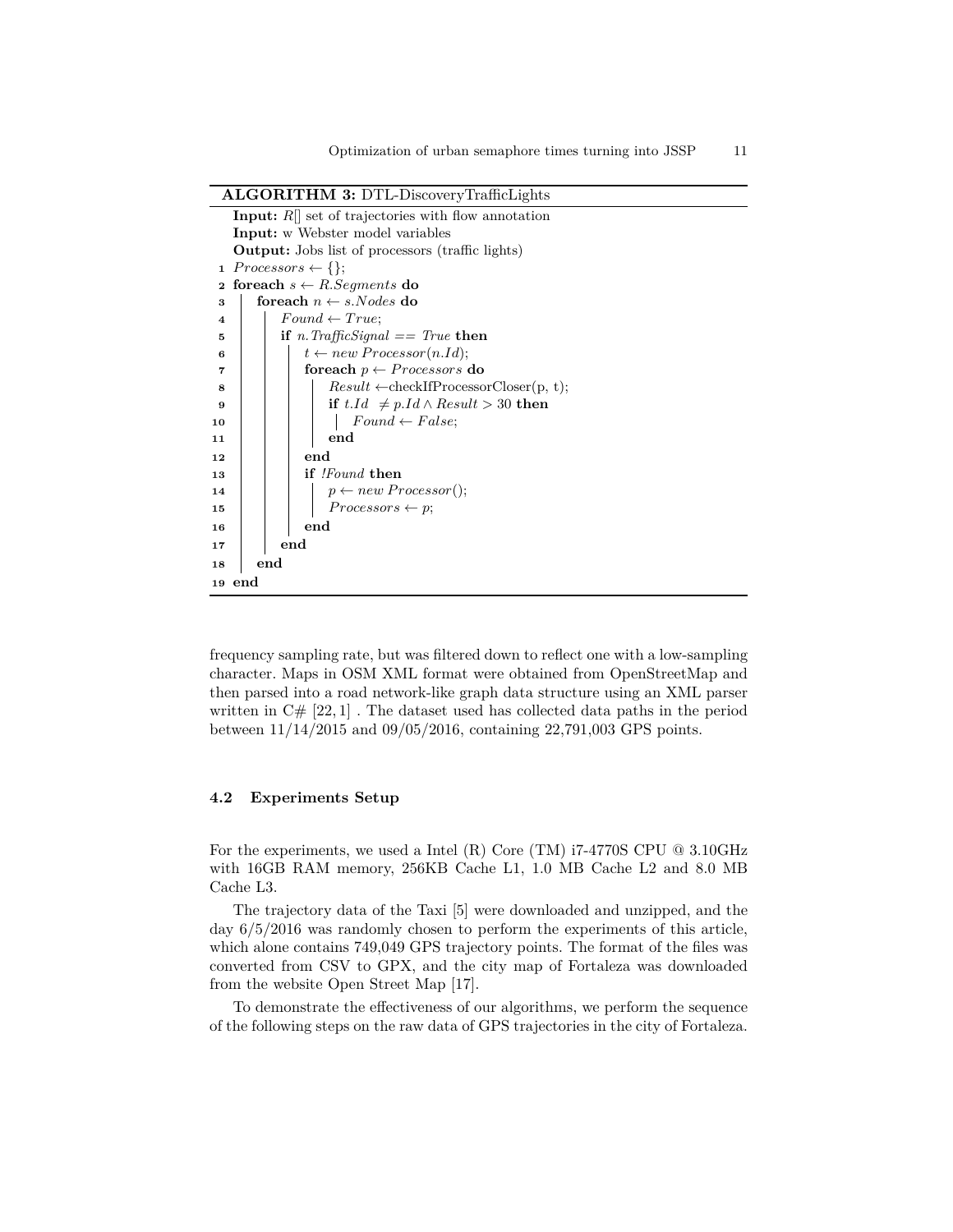#### **4.3 Experimental Results**

To evaluate the GR algorithm we used frequent routes obtained from the data set of taxi trajectories mentioned above, using routes that contained traffic lights in their route and where there were intersections. To extract the Hot routes we use the Flowscan algorithm [13], we use the minTraffic  $= 1$  parameters to ensure that the Hot Routes have the greatest possible coverage of the trajectories of the city. We used the Webster Model to calculate cycle times based on highway type parameters and average track speed.

All the approaches used in this study showed very promising results and high applicability. Based on real-time trajectories of raw data we can obtain the city traffic behavior at each time slice where the behavior is linear. The query visualization can be used as a tool to discover the higher density flow (hot routes) and influence the creation of public policies for urban traffic.

In our experiments, we used the Simulation of Urban Mobility (SUMO) [7] software (version 0.29.0). That tool is open source, and has a tremendous efficiency on large sets of data routes. Moreover, to show the effectiveness of the Green Route algorithm, three simulations were performed on a  $Intel(R)$ Core(TM) i7-4770S CPU @ 3.10GHz.

In each simulation, we isolated a fixed number of hot routes, using one in the first experiment, two in the second, and finally three on the third. In addition, for each hot route, we extracted its respective traffic lights, latitude and longitude positions. Furthermore, in order to execute the experiments, we had to calculate the rate of cars passing on each hot routes. For that, each hot route has an attribute called traffic segment, which tells us the number of vehicles in that specific segment. Therefore, by summing up all the traffic segments (on each hot route), we get the rate of cars.

On SUMO, for each simulation, we measured the average trip length (s), the average trip duration (s), and the average waiting time (s). For each simulation, we first performed it using the default traffic lights of the SUMO software, which are generated based on the common traffic of the route. Only after, we performed it again but then using our traffic lights configuration, in which we get it from our GR algorithm.

In Table 6, we present the results of the simulations for the first, second, and third scenarios. In the first line, we show the amount of vehicles loaded, then in the second line the number of hot routes, and finally on the third line the is show lane length (km). The remaining ones are the measures that we used throughout the simulation.

**Listing 1.1.** Part of scheduler file from GR

```
\langle 2 \times 2 \times 2 \times 1 \rangle version = "1.0" encoding="UTF-8"?>
<scheduler><traffic -light id="0">
     \langlegreen start = "00:00:00" end = "00:00:17" />
     \langlegreen start = "00:00:34" end = "00:00:51" \rangle\langlegreen start = "00:01:08" end = "00:01:25" \rangle
```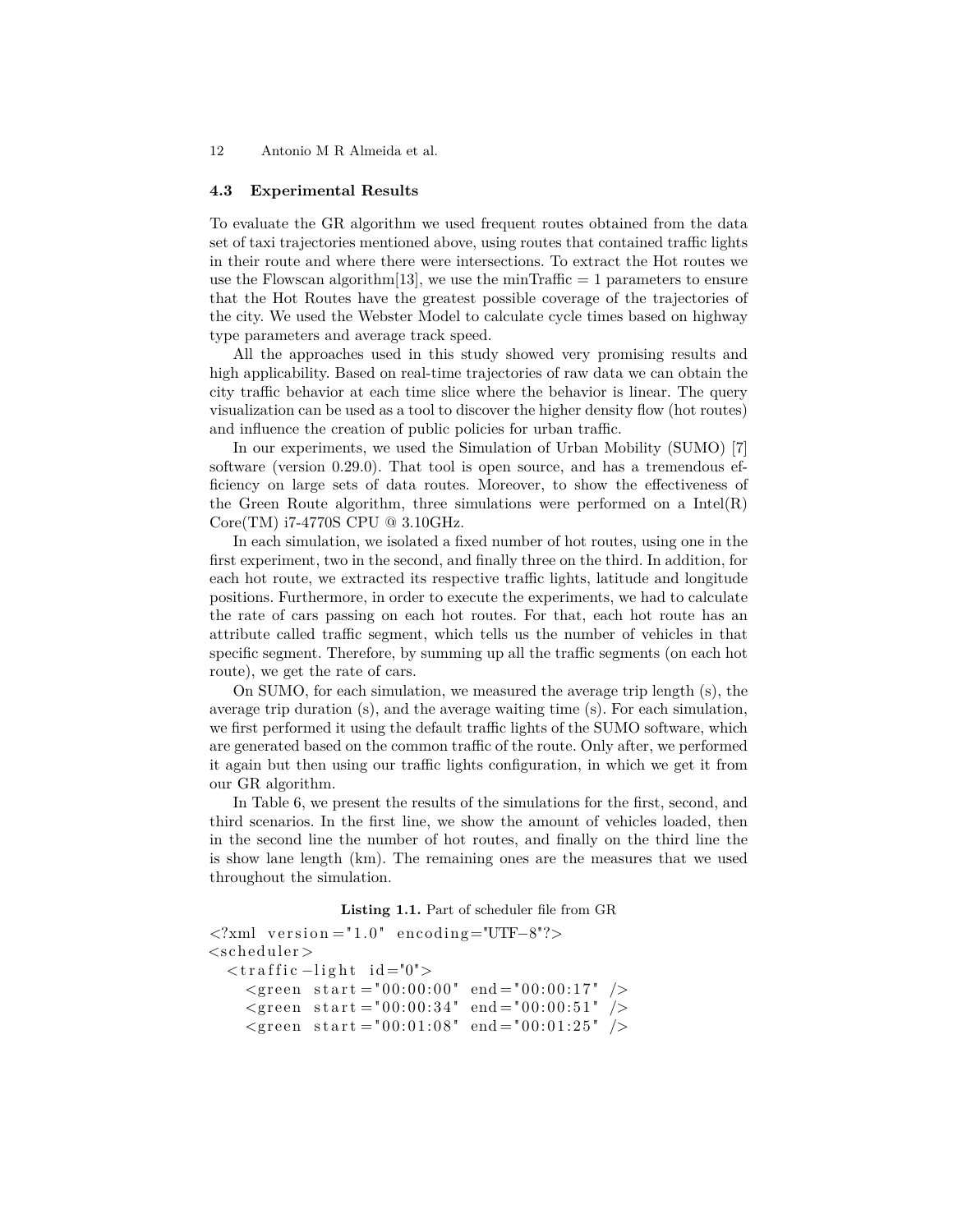| Simulation                                  | First scenario |               | Second scenario |        |                  |      |
|---------------------------------------------|----------------|---------------|-----------------|--------|------------------|------|
|                                             |                | SUMO GPS2GR   |                 |        | $\%$ SUMO GPS2GR | $\%$ |
| loaded vehicles $\#$                        | 791            | 791           |                 | 6291   | 6291             |      |
| rot houtes $#$                              |                |               |                 |        |                  |      |
| total lane length (km)                      | 84,94          | 84,94         |                 | 653.26 | 653,26           |      |
| Average time                                |                |               |                 |        |                  |      |
| $\overline{\text{Trip}^1}$ waiting time (s) | 11,6           | $11,32$ -2,41 |                 | 28,49  | $28,11$ -1,33    |      |

Optimization of urban semaphore times turning into JSSP 13

Trip time loss (s)  $\begin{array}{|l} 34,2 & 33,8 & -1,17 & 77,71 \\ \end{array}$  77,71 77,71 **Table 6.** Simulation results

Trip duration (s) 110,95 110,53 -0,38 247,5 246,74 -0,31

 $\langle$ green start = "00:01:42" end = "00:01:59" /> . . .  $\langle$ green start = "23:59:03" end = "23:59:00" />  $\langle$  traffic −light >  $\langle$ /scheduler>

# **5 DISCUSSION AND CONCLUSIONS**

We were able to complete an implementation and tests of the GR algorithms. This algorithm converged and generated optimized solutions of the opening and closing times of the traffic lights along the hot routes [21].

We prove by simulation that the solution obtained by the GR algorithm is optimal since its optimal solution is always better than the good solutions generated by heuristic methods. Optimization on rot route can solve classic vehicle containment problems at the end of a green wave, as it takes into account flow optimization, that is, green wave overflow, no matter what its path is.

As future work we can consider the application of GR algorithm on real time information streaming in order to reflect real time aspects of the flow such as accidents, road maintenance, etc.

# **References**

- 1. Almeida, A., Lima, M., Macedo, J., Machado, J.: Dmm: A distributed mapmatching algorithm using the mapreduce paradigm (2016)
- 2. Almeida, A.M.R.: https://github.com/antoniomralmeida/TPM (2016)
- 3. Almeida, A.M.R., Leite, J.L.A., Macedo, J.A.F., Machado, J.C.: Gps2gr: Optimized urban green routes based on gps trajectories. In: Proceedings of the 8th ACM SIGSPATIAL Workshop on GeoStreaming. pp. 39–48. IWGS'17, ACM, New York, NY, USA (2017). https://doi.org/10.1145/3148160.3148167, http://doi. acm.org/10.1145/3148160.3148167
- 4. Behrisch, M., Bieker, L., Erdmann, J., Krajzewicz, D.: Sumo–simulation of urban mobility: an overview. In: Proceedings of SIMUL 2011, The Third International Conference on Advances in System Simulation. ThinkMind (2011)